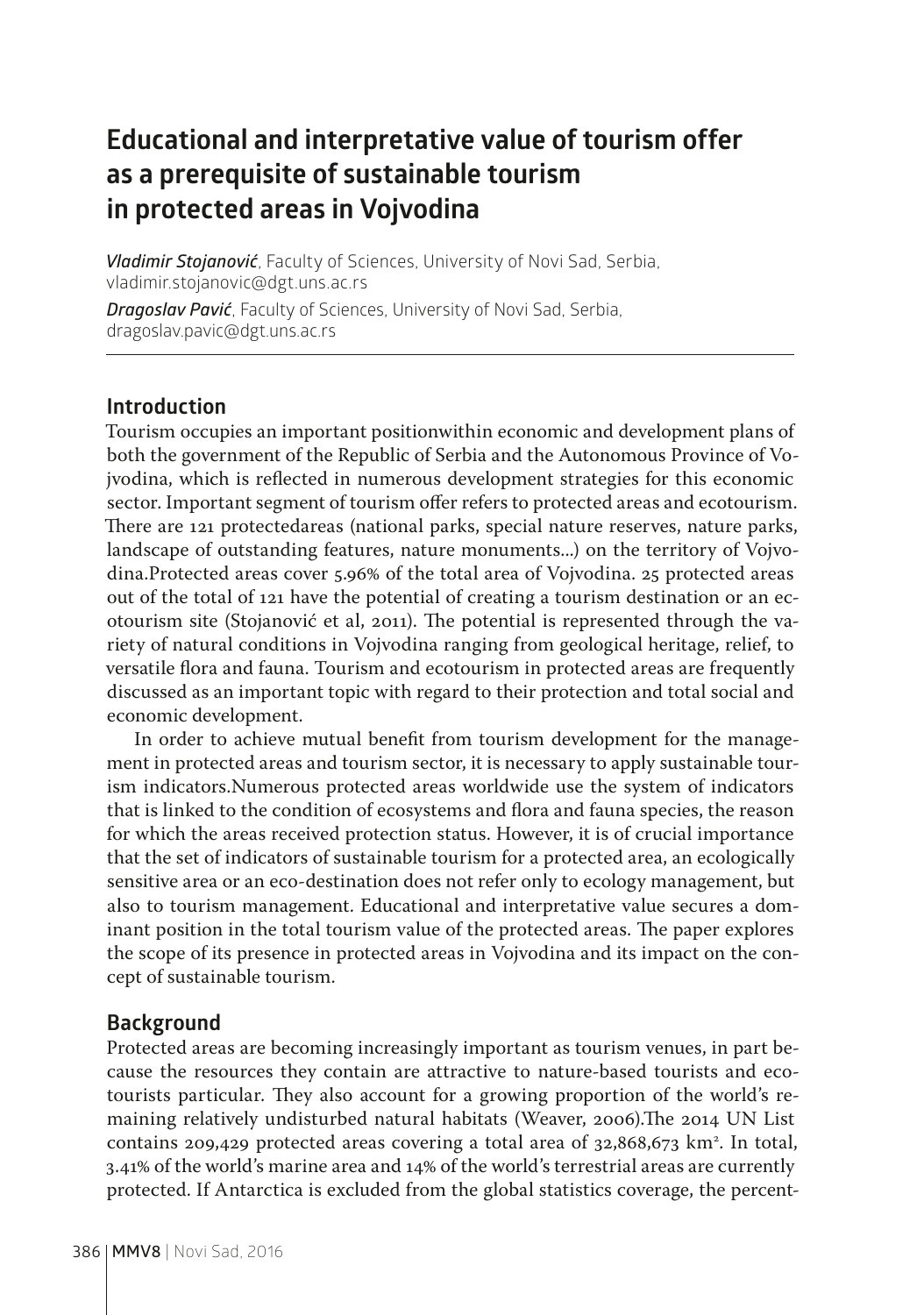age of the total terrestrial area protected is 15.4% (Deguignet et al, 2014).For some of these protected areas status tourism has direct has direct relevance in terms of both benefiting from the protection of the environment from other forms of development and, if planned and managed appropriately, being able to make a positive economic contribution to environmental protection (Holden, 2000).

Management of protected natural values frequently has to cope with quite opposite tasks: (1) protection of natural values that are the main reason for establishing and regulating the protected areas; and (2) offering services to tourists who visit the protected areas.Protected areas are important tourism destinations, thus there is a sequence of indicators of sustainable tourism that aid planners and managers to organise the area according to the principles of sustainable tourism.

## **Methods**

The paper basically aims at inventory and analysis of all tourism services that reflect the nature, history of nature and landscape, natural values, endangerment and preservation levels in protected areas in Vojvodina that are offered to tourists. Those include: visitor information centres, educational trails, thematic spots. Basically, they haveeducational character which furthermore assigns special rolesto understanding and respecting the nature, and nature protection issues. Educational and interpretative feature of tourism values frequently occurs as one of significant indicators of sustainable tourism according to World Tourism Organisation (Indicators of Sustainable Development for Tourism Destinations, 2004). In tourism destinations with natural landscapes and ecologically sensitive sites that are usually found in protected areas it is important to recognise the real educational value of the landscape and address to important topics – natural science and local tradition that may warrant greater attention. The value assessment includes the presence to the following segments: tour guides, printed material, information boards, thematic trails, visitor information centres, schools in nature, educational itineraries.

## **Preliminary analysis and discussion**

The quality level of tourism presentation and interpretation of natural values is closely connected to the management model in the protected area and tradition of tourism development in the protected area. Best practice example is Special Nature Reserve Zasavica, managed by non-government organisation "Pokret gorana" (the oldest non-government ecology organisation in Serbia; their activities are linked to education and citizen participation in preservation of natural values; during only several years of management the programme of protection and development of various tourist activities has been created), which has become one of the leading tourism destinations among the protected areas in Serbia in a short period. Moreover, the increased interest in tourism development and introduction of new tourism services is noticeable (visitor information centres, educational trails, tourism and ecology information boards) in protected areas that exchange experience, establish some form of international cooperation or participate in cross-border projects. For instance, Special Nature Reserve Gornje Podunavlje received European Chart for sustainable tourism (Europark) in 2015, parallel to designing new tourism content (ed-